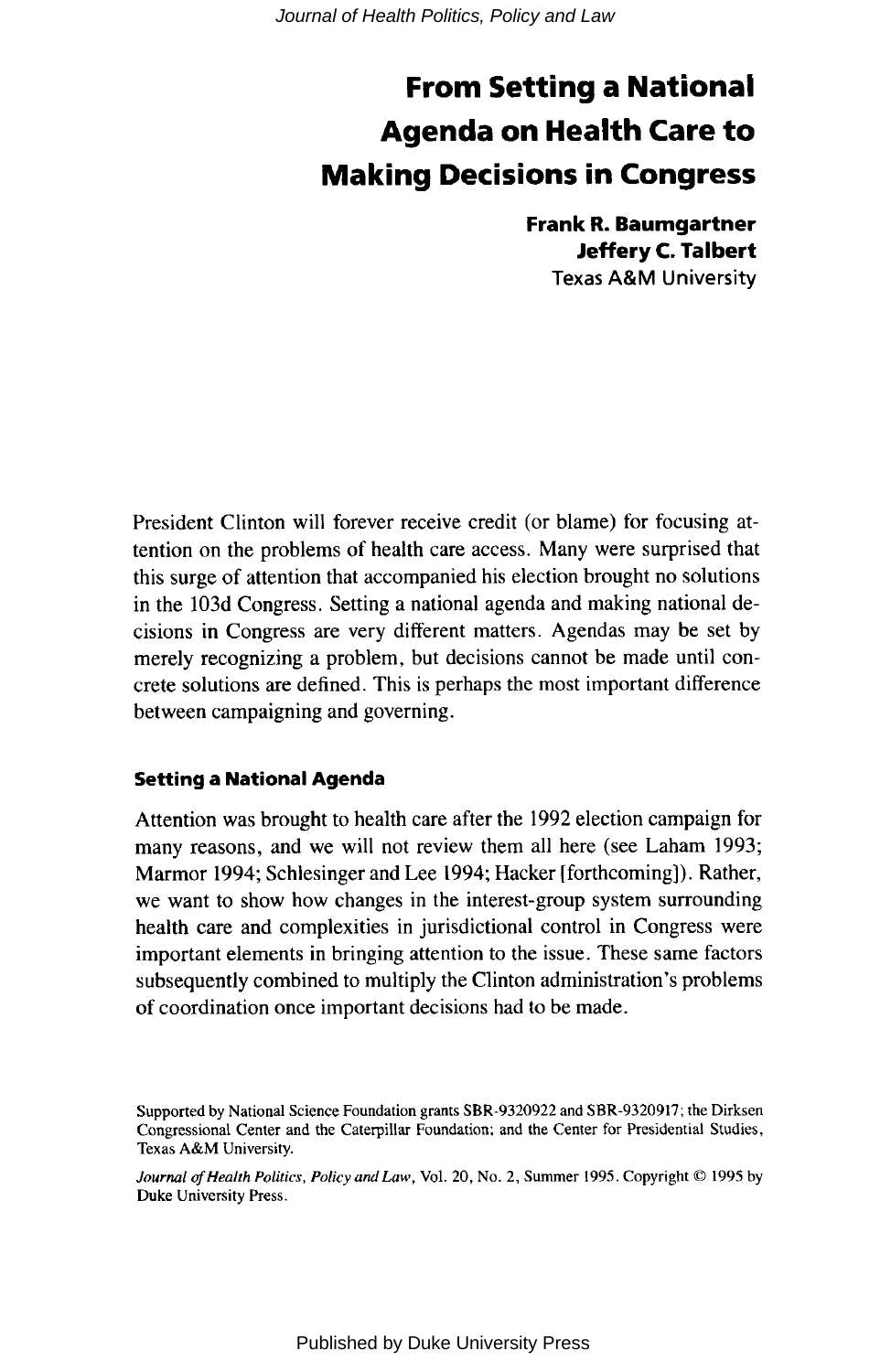| Year       | Trade | Agriculture | Education<br>& Culture | Health<br>& Social | All Groups |  |  |
|------------|-------|-------------|------------------------|--------------------|------------|--|--|
|            | n     |             |                        |                    |            |  |  |
| 1960       | 2.309 | 331         | 563                    | 674                | 5,960      |  |  |
| 1970       | 2,753 | 504         | 1,357                  | 1,292              | 10.785     |  |  |
| 1980       | 3,118 | 677         | 2.376                  | 2,407              | 15.794     |  |  |
| 1990       | 3.918 | 940         | 3,178                  | 3,932              | 24,508     |  |  |
| 1992       | 3.911 | 1,055       | 3.185                  | 3,971              | 24,530     |  |  |
| Percentage |       |             |                        |                    |            |  |  |
| change     | 169.4 | 318.7       | 565.7                  | 589.3              | 411.6      |  |  |

#### **Table 1 Growth in the American Interest Group System, 1960-1992**

*Source:* **Calculated from the** *Encyclopedia of Associations,* **years indicated.** 

**Note: Total figures do not equal the sum of the other columns because only selected group types are shown.** 

#### **The Interest-Group Environment**

Possibilities for changing health care stem largely from developments in the interest-group environment. Previous attempts to focus public attention on the problems of health care were rarely successful because the dominant associations of health care professionals agreed that government interference would be unacceptable (Alford **1975).** In the decades leading to the **1990s,** however, the nature of interest-group politics surrounding health care changed dramatically (Mueller **1993;** Peterson **1994).** Various groups began clamoring for change in the health care system, where once there were only a few conservative associations of professionals (Heclo **1978).** 

Table 1 shows the overall increase from **1960** to **1992** in health care associations active in the United States compared with other types of associations. Many authors have noted the "interest-group explosion" in general (Schlozman et al. **1986;** Berry 1989; Walker **1991),** but few have noted the different rates of growth of various parts of the interestgroup system. In fact, of all the areas, health care has had some of the most striking growth. This strong growth has been accompanied by the remarkable long-term decline in the representative power of the American Medical Association (AMA). The percentage of physicians who are members of the AMA has decreased from more than **90** percent in the **1940s** (Rayack **1967)** to only about 50 percent in the **1990s** (calculated from National Center for Health Statistics **1994;** Organizations of Medi-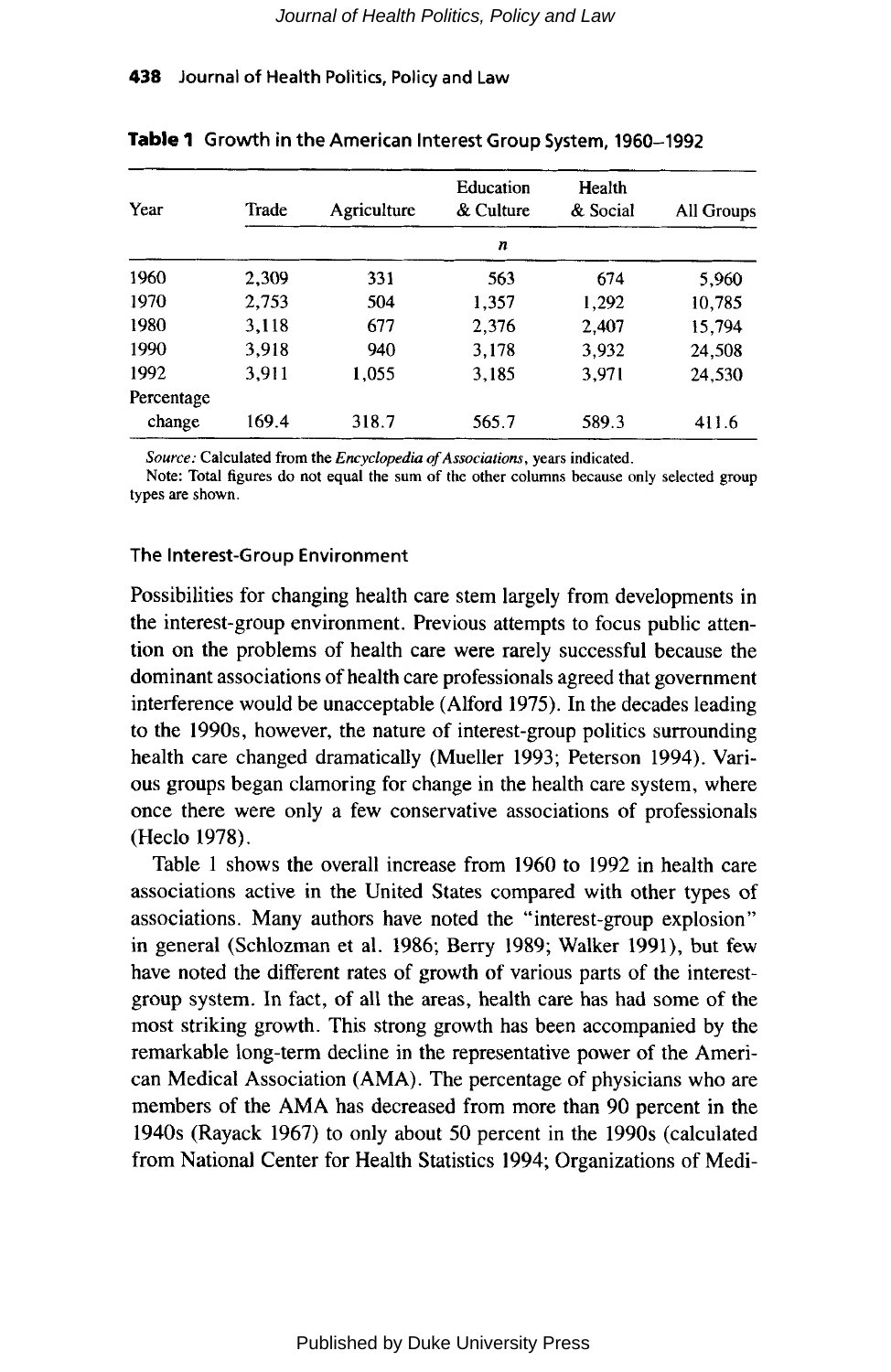## **Baumgartner and Talbert** . **National Agenda 439**

cal Interest 1993). Increasingly, physicians have joined associations of specialists such as the American College of Surgeons or the American Society of Internal Medicine. Furthermore, groups such as the Group Health Association of America, representing physicians working in managed care facilities, have grown dramatically. The legions of health care representatives now active in Washington represent extremely diverse interests, ranging from the American Hospital Association to the American Nurses Association, various professional specialty groups (American Society of Clinical Pathologists, American College of Radiology), disease-oriented charities (American Heart Association, Alzheimer's Association), and other groups. The health care interest-group structure is one of the most diverse, conflictual, and well-endowed of any in Washington (Starr 1982; Salisbury et al. 1987; Wilsford 1991; Heinz et al. 1993; Baumgartner and Talbert 1995).

Changes in the economics of health care, the dangers of cost shifting, and the growth of new forms of insurance combined to change many of the political alliances in the area during the 1980s (Aaron 1991; Peterson 1992). Large businesses offering good insurance coverage increasingly realized the damage of cost shifting. In this case, increasing costs, especially those borne by organizations with the resources to defend themselves in the interest-group system and by direct lobbying in Washington, clearly changed the political calculus. Previously invulnerable groups, such as the AMA, found that they faced serious and well-endowed opponents to the status quo.

## **Congressional Attention to Health Care**

**As** Figure 1 shows, Congress' attention to health care surged in the 1970s and then again in the 1980s. By the mid-l980s, Congress was regularly scheduling more than 100 hearings on some aspect of the health care industry each year. Clearly the emergence of health care on the nation's political agenda did not happen merely as a result of the 1992 election campaign. Rather, a combination of long-term social, economic, and political forces along with shorter-term electoral campaigns and presidential priorities made health care the pivotal issue for the government in 1993 and 1994 (Skocpol 1994). Little did the administration know that the very forces that pushed the issue so high on Washington's institutional agenda would conspire to make decision making in Congress a nightmare.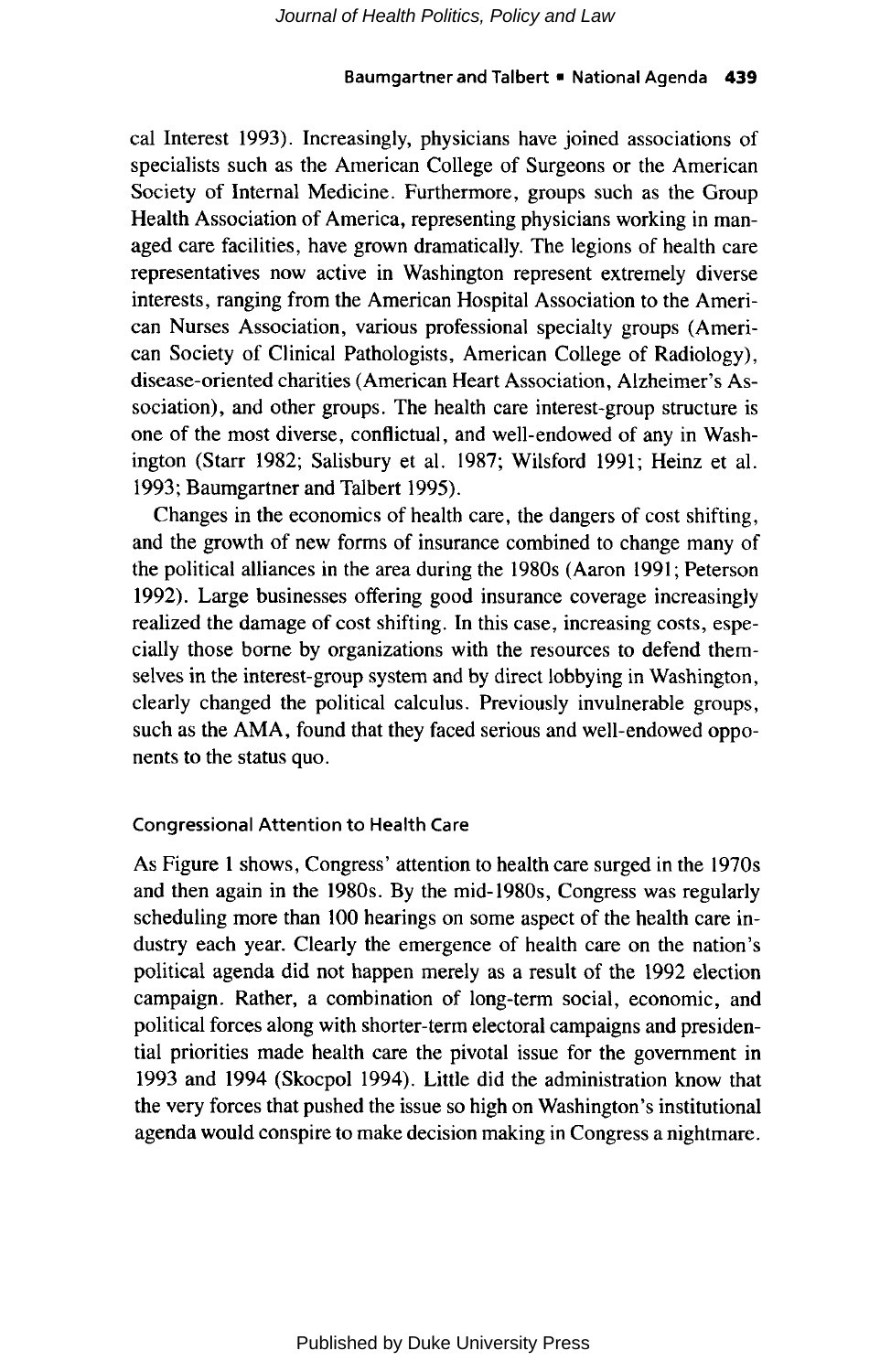

Figure 1 Congressional Hearings on Health Care: 1940-1992. Source: Congressional Information Service, Annual. Data were calculated from an electronic search of the Congressional Information Service CD-ROM, using *health care* as the key phrase for yearly searches.

## **Making Decisions in Congress**

**As** the health care issue emerged on the national agenda during the 1970s and **1980s,** many representatives became involved. In this way, Congress reflected the increasingly fragmented structure of interest groups active in the health care debate. **As** the focus shifted from discussing the problems of health care to deciding which combinations of solutions should be adopted, this fragmentation proved to be even more problematic than was anticipated.

In studies of various issues during the entire post-war period, Baumgartner and Jones (1991, 1993) found that increased congressional attention to a particular problem inevitably is associated with more congressional committees and subcommittees clamoring for a piece of the pie (see also Jones et al. 1993; Talbert et al. 1995). In this sense, the health care example is probably the most extreme of any in American politics. More than any other issue, it attracts a great variety of congressional masters, each with some small (but often important) share of the jurisdictional spoils.

Table 2 shows the nature of congressional consideration of health care, with some other issues for comparison. It compares the number of committees holding hearings in a given year on various topics and shows the percentage of all hearings on those topics that are held by the single committee with the greatest jurisdictional dominance. In a larger project, we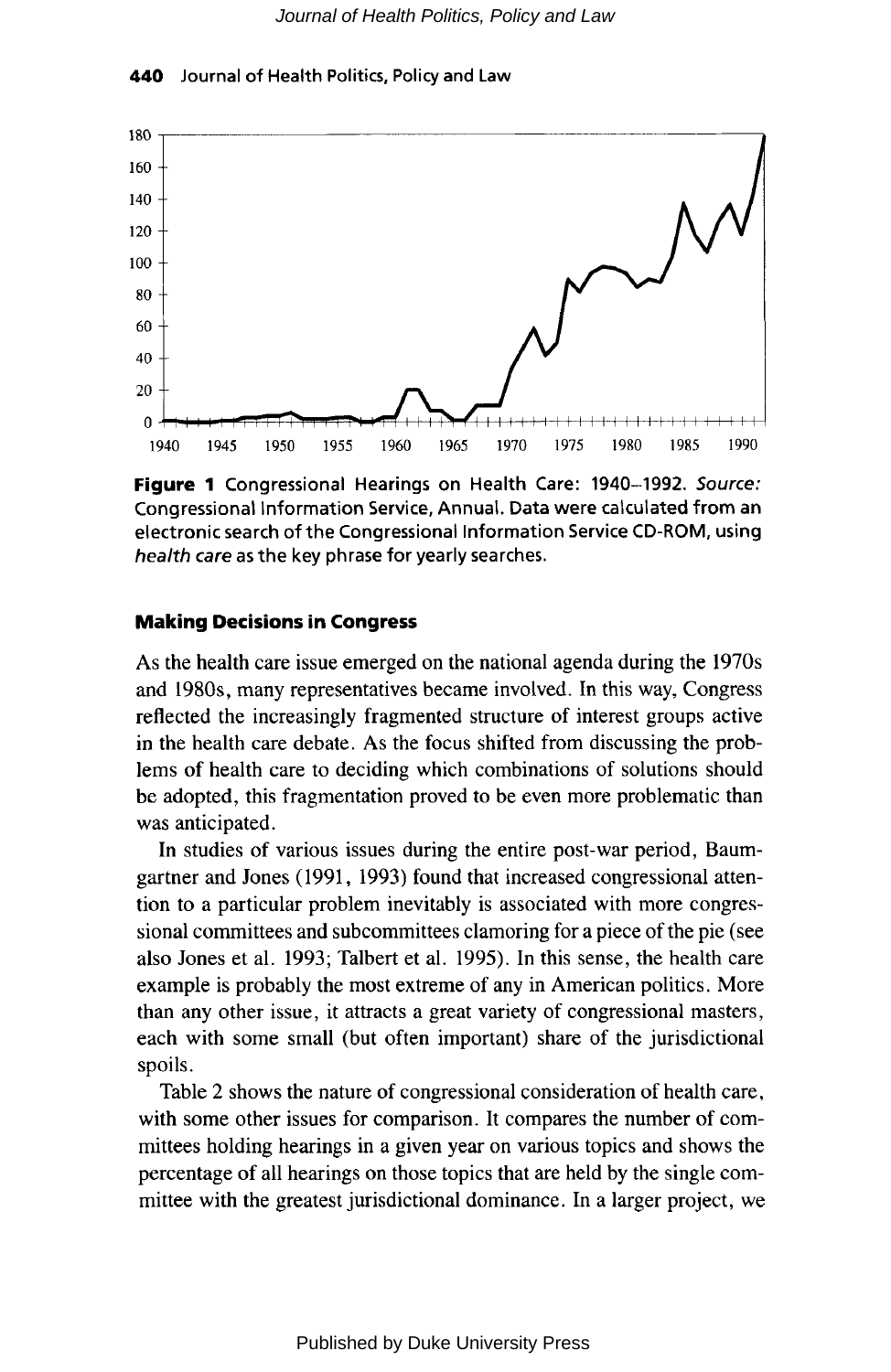|                        |                                                | House                                                  | Senate                                                |                                                        |
|------------------------|------------------------------------------------|--------------------------------------------------------|-------------------------------------------------------|--------------------------------------------------------|
| Policy Area            | Number of<br>Committees<br>Holding<br>Hearings | Percentage of<br>Hearings in<br>Dominant<br>Committees | Number of<br>Committees<br>Holding<br><b>Hearings</b> | Percentage of<br>Hearings in<br>Dominant<br>Committees |
| <b>Health Care</b>     | 10.1 <sub>b</sub>                              | 23.6                                                   | 7.0                                                   | 27.5                                                   |
| Agriculture            | 7.2                                            | 61.1                                                   | 6.0                                                   | 58.0                                                   |
| Education              | 7.3                                            | 71.6                                                   | 4.1                                                   | 69.8                                                   |
| All Areas <sup>a</sup> | 9.0                                            | 38.3                                                   | 6.6                                                   | 44.3                                                   |

**Table 2 The Fragmentation of Decision Makers in Congressional Committee Jurisdictions by Issue Area, 1980-1991** 

**a. The mean values for the twenty-two topic areas of the study (Baumgartner et al. 1994)** 

**b. Figures reported are annual averages.** 

are analyzing every congressional hearing on all topics since 1945 (see Baumgartner et al. 1994).<sup>1</sup> Taking from that project only the data from 1980 to 1991, we can show that health care issues are divided among a greater range of congressional committees than are any other issue in Congress. Whereas **72** percent of hearings on education topics are held in the single-most-relevant committee of the House (with similar totals in the Senate), the committee with the most hearings on health care has only about one-quarter of the annual total.

In health care, increasing attention to the problem over the years and tremendous increases in the size and complexity of the health care industry led to an extraordinary splitting of jurisdictional responsibilities in Congress as entrepreneurs vied with each other to grab or maintain important parts of jurisdiction over the health care issue (see King [forthcoming]).

Table **3** shows the committees that held hearings on health care issues. Nearly every committee in the House held hearings on some aspects of the industry, even if only a few. Even if we consider only those committees that held more than 100 hearings during the 12-year period considered in the table, we still find that four different House committees and three separate Senate bodies are major players, representing more congressional overseers than we can find with any other issue. This high level of fragmentation had obvious political consequences for the Clinton ad-

**I. Data presented in this essay on congressional hearings by committee and by issue are from a preliminary analysis from this larger, but yet incomplete, data set. Completion of the data collection effort may require some slight changes to the numbers, but none to the thrust of the findings.**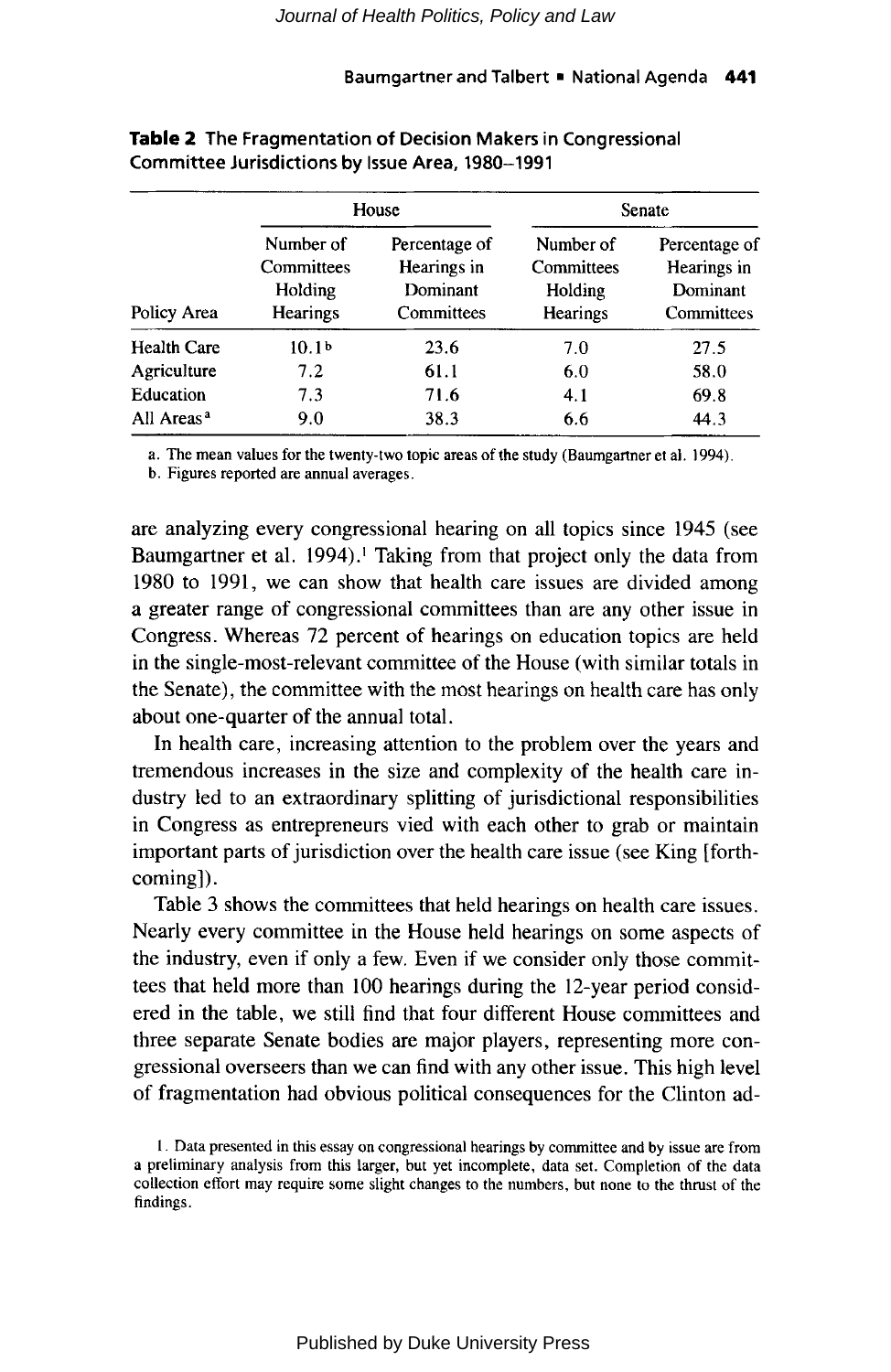| Committee                        | Number of | Percentage of         |
|----------------------------------|-----------|-----------------------|
|                                  | Hearings  | <b>Total Hearings</b> |
| House                            |           |                       |
| <b>Select Aging</b>              | 239       | 23.9                  |
| <b>Energy and Commerce</b>       | 207       | 20.7                  |
| Veterans' Affairs                | 132       | 13.2                  |
| Ways and Means                   | 122       | 12.2                  |
| Government Operations            | 48        | 4.8                   |
| Science, Space, and Technology   | 45        | 4.6                   |
| Appropriations                   | 44        | 4.4                   |
| <b>Small Business</b>            | 29        | 2.9                   |
| <b>Budget</b>                    | 25        | 2.6                   |
| <b>Armed Services</b>            | 16        | 1.6                   |
| <b>Education and Labor</b>       | 14        | 1.4                   |
| Judiciary                        | 14        | 1.4                   |
| District of Columbia             | 11        | 1.1                   |
| <b>Seven Other Committees</b>    | 52        | 5.2                   |
| Total                            | 998       | 100.0                 |
| Senate                           |           |                       |
| <b>Labor and Human Resources</b> | 139       | 26.9                  |
| Finance                          | 113       | 21.9                  |
| <b>Select Aging</b>              | 104       | 20.2                  |
| Veterans' Affairs                | 54        | 10.6                  |
| Appropriations                   | 29        | 5.6                   |
| <b>Government Affairs</b>        | 25        | 4.9                   |
| Judiciary                        | 14        | 2.7                   |
| <b>Budget</b>                    | 8         | 1.5                   |
| <b>Small Business</b>            | 6         | 1.1                   |
| Agriculture                      | 6         | 1.1                   |
| <b>Six Other Committees</b>      | 18        | 3.5                   |
| <b>Total</b>                     | 516       | 100.0                 |

## **Table 3 House and Senate Committees Holding Hearings on Health Care, 1980-1991**

ministration. Opponents were given many venues in which to generate opposition to the bill or simply to delay consideration. Even among the committees that reported legislation, such different solutions were proposed that negotiation for floor votes and in conference only would have offered further opportunities for opponents to defeat the bill. In sum, fragmented jurisdiction made it almost impossible to generate support for a single proposal.

With health care issues divided among so many congressional com-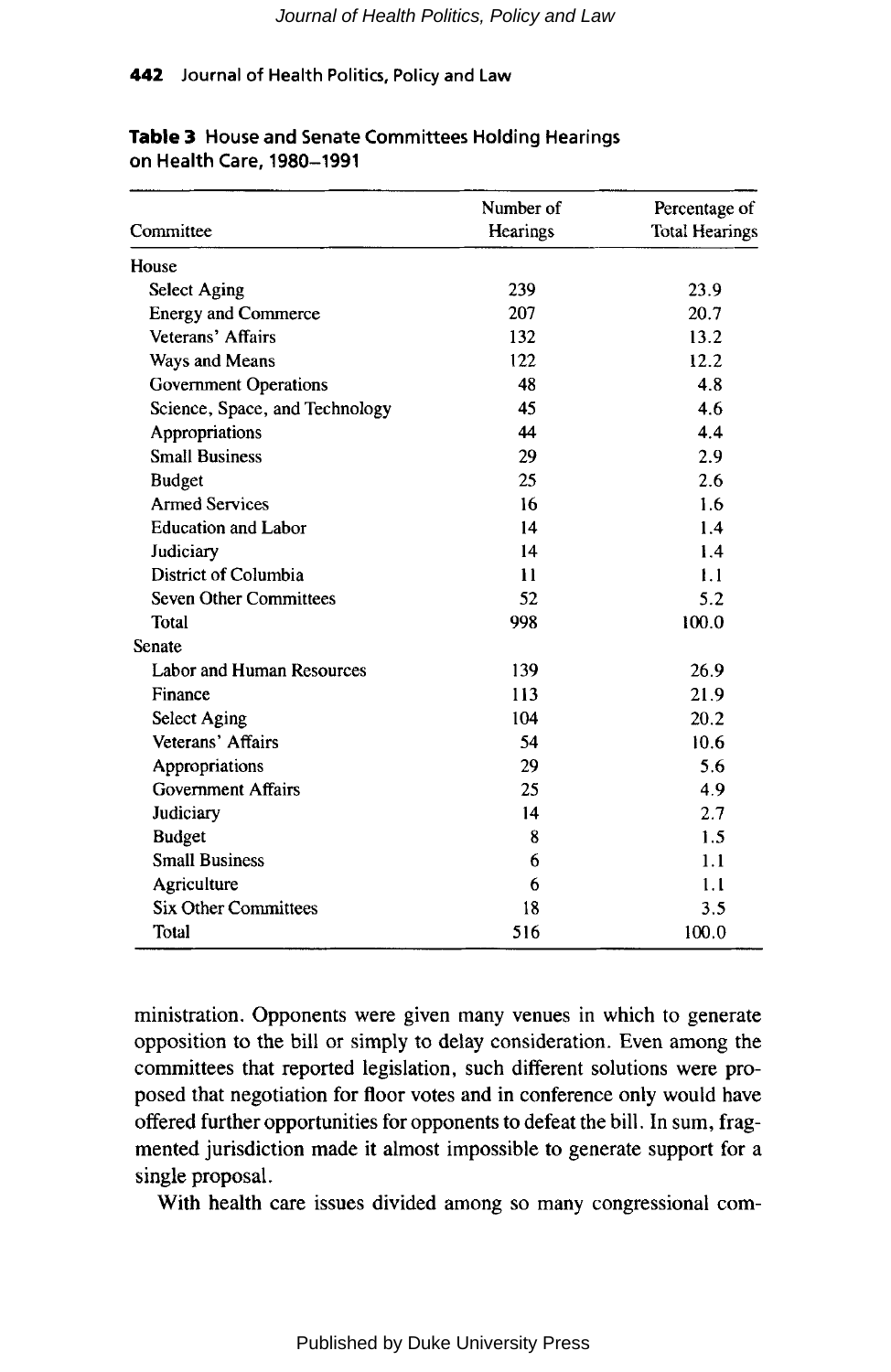mittees and with important government programs already in place that affect every state, coordinating changes to these policies could not be more complex. More than any other issue, including defense, agriculture, education, crime, or immigration, health care legislation is divided among conflicting congressional masters. Forging a consensus in this area proved too difficult for the Clinton administration, but a simple glance at the congressional and interest-group environments surrounding this issue suggests that no president may have done better.

#### **Conclusion**

Agenda setting can be driven by social problems. In the decision-making process, however, government must choose among alternative solutions. In the best of cases, problems and solutions are joined before the agenda is set, allowing bold reforms to sweep through the decision-making process easily. The failure to develop a national consensus stemmed from an inaccurate assumption that the massive pressure to solve the health care problem would by itself force rival congressional players to compromise. If a national agenda can be set by bringing increased attention to a problem, congressional decisions can be made only when particular solutions are attached to that problem.

Focusing on problems rather than forging solutions is one reason for the disillusion of newcomers to Washington. It is easy to get Americans to agree that access to health care, high taxes, crime, inadequate educational achievement, or any number of social ills are problems. Candidates can be elected and presidents can be made by focusing almost exclusively on one or a few prominent social problems. Once in office, however, they are faced with a completely different conundrum: achieving consensus on particular government policies to solve these problems. The Clinton administration faces a difficult task as the 104th Congress convenes: building support for proposals to solve the problems of health care in America rather than merely bringing more attention to the issue itself.

# **References**

**Aaron, Henry** J. **1991.** *Serious and Unstable Condition: Financing America's Health Care.* **Washington, DC: Brookings Institution.** 

**Alford, Robert R. 1975.** *Health Care Politics: Ideological and Interest Group Barriers to Reform.* **Chicago: University of Chicago** Press.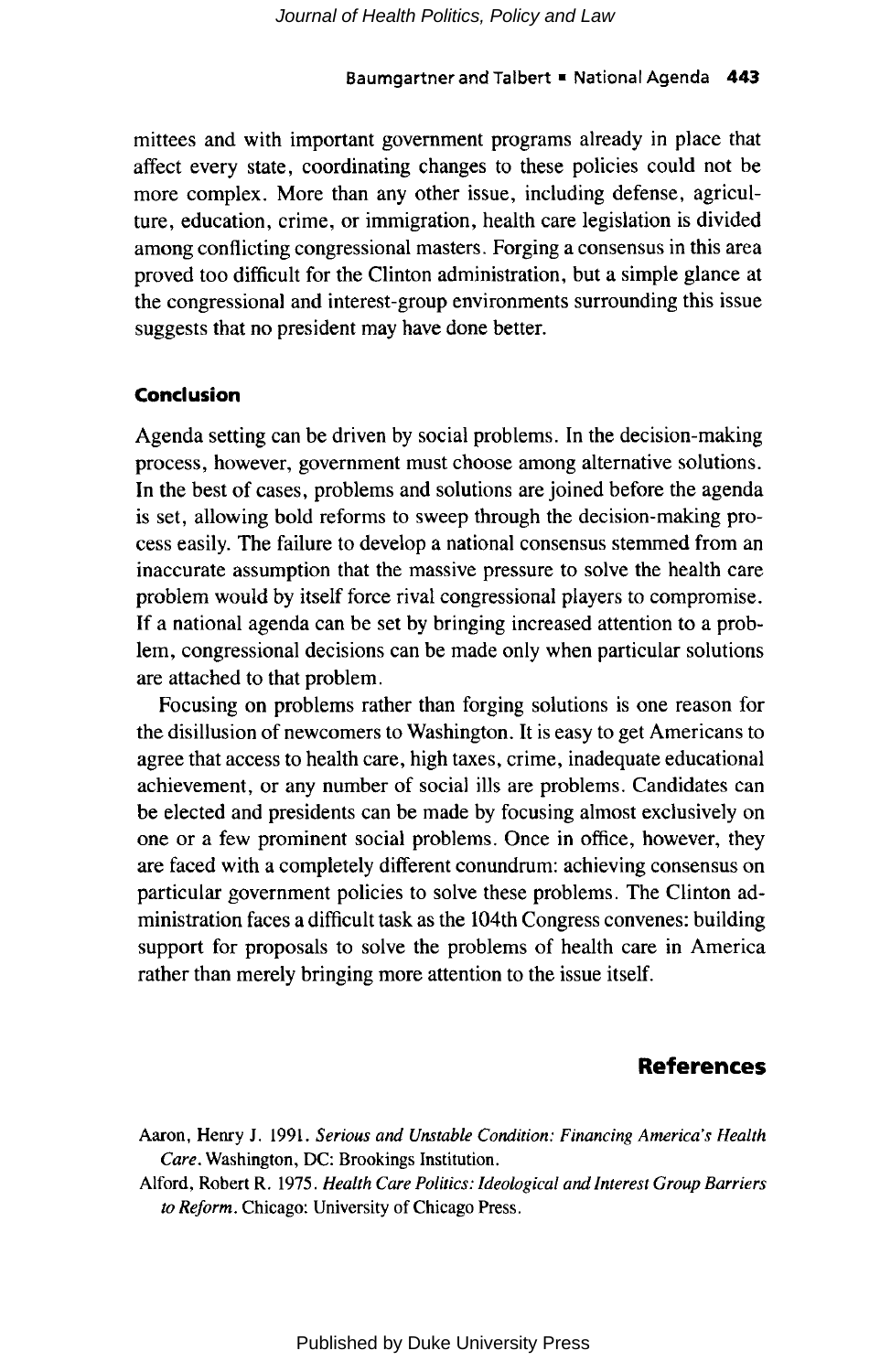- Baumgartner, Frank R., and Bryan D. Jones. 1991. Agenda Dynamics and Policy Subsystems. *Journal of Politics* 53: 1044-74.
- . 1993. *Agendas and Instability in American Politics.* Chicago: University *of*  Chicago Press.
- Baumgartner, Frank R., and Jeffery C. Talbert. 1995. Interest Groups and Political Change. In: *New Directions in American Politics.* ed. Bryan D. Jones. Boulder, CO: Westview Press.
- Baumgartner, Frank R., Bryan D. Jones, Michael Rosenstiehl, and Ronald Lorenzo. 1994. Committee Jurisdictions in Congress, 1980-1991. Paper presented at the annual meeting of the American Political Science Association, New York, September 1994.
- Berry, Jeffrey M. 1989. *The Interest Group Society.* Second edn. Glenview, IL: Scott, Foresman.
- Bureh, Deborah M., Karen E. Kock, and Annette Novallo, eds. Annual. *Encyclopedia of Associations.* Detroit: Gale Research.
- Congressional Information Service. Annual. *CISIAnnual: Abstracts of Congressional Publications and Legislative History Citations.* Washington, DC: Congressional Information Service.
- Hacker, Jacob, S. Forthcoming. *Setting the Health Reform Agenda: The Ascendance of Managed Competition.* Princeton: Princeton University Press.
- Heclo, Hugh. 1978. Issue Networks and the Executive Establishment. In *The New American Political System,* ed. Anthony King. Washington, DC: American Enterprise Institute.
- Heinz, John P., Edward 0. Laumann, Robert H. Salisbury, and Robert L. Nelson. 1993. *The* Hollow *Core: Private Interests in National Policy Making.* Cambridge: Harvard University Press.
- Jones, Bryan D., Frank R. Baumgartner, and Jeffery C. Talbert. 1993. The Destruction of Issue Monopolies in Congress. *American Political Science Review 87:* 673- *87.*
- King, David. Forthcoming. *Border Wars: How Congressional Committees Fight for Turf on Capital Hill.* Chicago: University of Chicago Press.
- Laham, Nicholas. 1993. *Why the United States Lacks a National Health Insurance Program.* Westport, CT: Greenwood Press.
- Marmor, Theodore R. 1994. *Understanding Health Care Reform.* New Haven: Yale University Press.
- Mueller, Keith J. 1993. *Health Care Policy in the United States.* Lincoln: University *of* Nebraska Press.
- National Center for Health Statistics. 1994. *Health, United States, 1993.* Hyattsville, MD: Public Health Service.
- Organizations of Medical Interest. 1993. *Journal of the American Medical Association*  14 July:174.
- Peterson, Mark A. 1994. Congress in the 1990s: From Iron Triangles to Policy Networks. In *The Politics of Health Care Reform: Lessons from the Past, Prospects for the Future,* ed. James A. Morone and Gary S. Belkin. Durham, NC: Duke University Press.